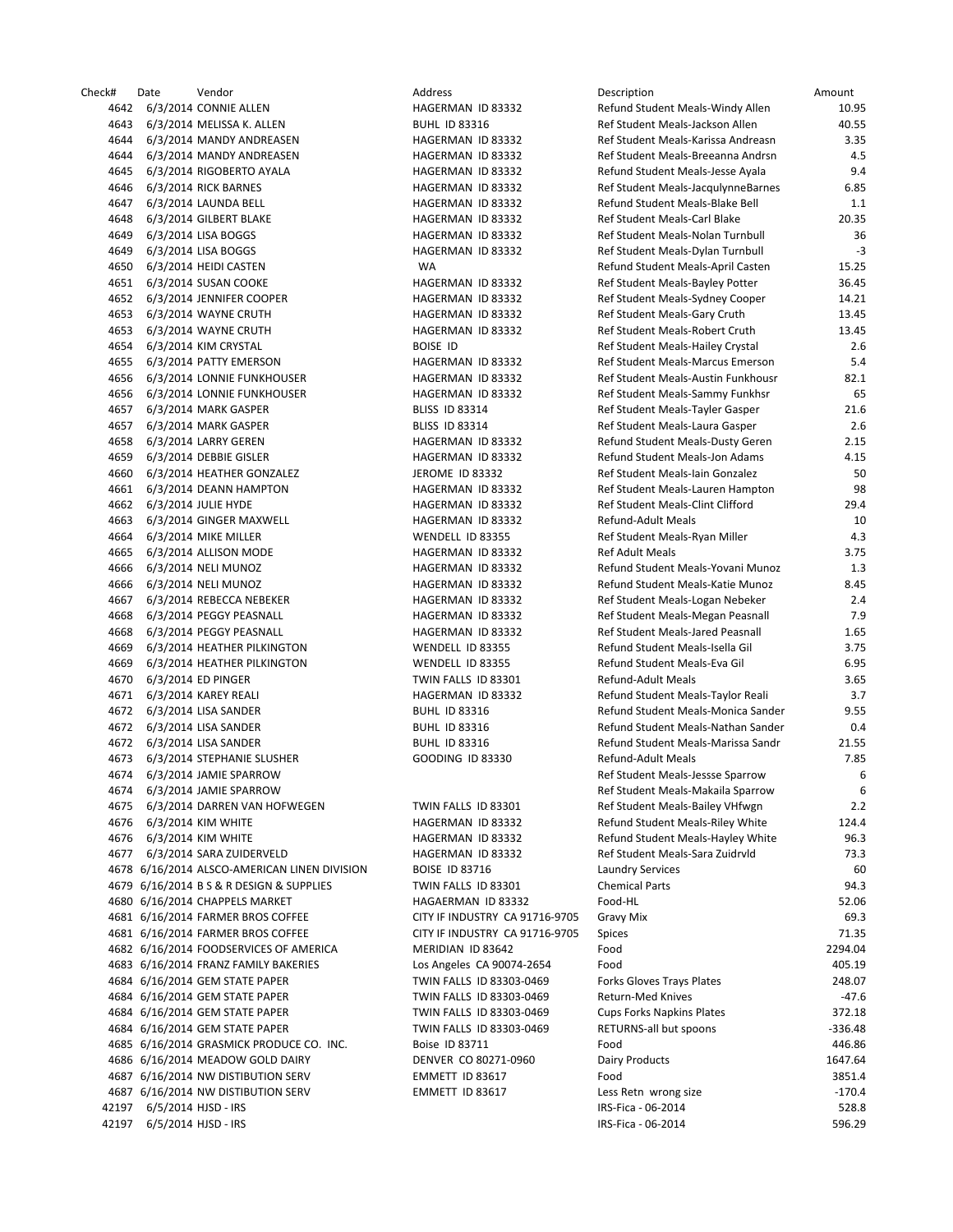42197 6/5/2014 HJSD - IRS 42197 6/5/2014 HJSD - IRS 42197 6/5/2014 HJSD - IRS 42197 6/5/2014 HJSD - IRS 42197 6/5/2014 HJSD - IRS 42198 6/5/2014 HJSD - PERSI 42198 6/5/2014 HJSD - PERSI 42198 6/5/2014 HJSD - PERSI 42198 6/5/2014 HJSD - PERSI 42198 6/5/2014 HJSD - PERSI 42198 6/5/2014 HJSD - PERSI 42198 6/5/2014 HJSD - PERSI 42198 6/5/2014 HJSD - PERSI 42198 6/5/2014 HJSD - PERSI 42198 6/5/2014 HJSD - PERSI 42198 6/5/2014 HJSD - PERSI 42198 6/5/2014 HJSD - PERSI 42198 6/5/2014 HJSD - PERSI 42198 6/5/2014 HJSD - PERSI 42219 6/20/2014 ACE HARDWARE HAGERMAN ID 83332 42219 6/20/2014 ACE HARDWARE HAGERMAN ID 83332 42219 6/20/2014 ACE HARDWARE HAGERMAN ID 83332 42219 6/20/2014 ACE HARDWARE HAGERMAN ID 83332 42219 6/20/2014 ACE HARDWARE HAGERMAN ID 83332 42219 6/20/2014 ACE HARDWARE HAGERMAN ID 83332 42219 6/20/2014 ACE HARDWARE HAGERMAN ID 83332 42219 6/20/2014 ACE HARDWARE HAGERMAN ID 83332 42219 6/20/2014 ACE HARDWARE HAGERMAN ID 83332 42219 6/20/2014 ACE HARDWARE HAGERMAN ID 83332 42219 6/20/2014 ACE HARDWARE HAGERMAN ID 83332 42219 6/20/2014 ACE HARDWARE HAGERMAN ID 83332 42219 6/20/2014 ACE HARDWARE HAGERMAN ID 83332 42220 6/20/2014 ADVANCED THERAPY CARE MOUNTAIN HOME ID 83647 42221 6/20/2014 TINA BOLDUC HAGERMAN ID 83332 42222 6/20/2014 BLUE CROSS OF IDAHO BOISE ID 83707-0948 42222 6/20/2014 BLUE CROSS OF IDAHO BOISE ID 83707-0948 42222 6/20/2014 BLUE CROSS OF IDAHO BOISE ID 83707-0948 42222 6/20/2014 BLUE CROSS OF IDAHO BOISE ID 83707-0948 42222 6/20/2014 BLUE CROSS OF IDAHO BOISE ID 83707-0948 42222 6/20/2014 BLUE CROSS OF IDAHO BOISE ID 83707-0948 42222 6/20/2014 BLUE CROSS OF IDAHO BOISE ID 83707-0948 42222 6/20/2014 BLUE CROSS OF IDAHO BOISE ID 83707-0948 42222 6/20/2014 BLUE CROSS OF IDAHO BOISE ID 83707-0948 42222 6/20/2014 BLUE CROSS OF IDAHO BOISE ID 83707-0948 42222 6/20/2014 BLUE CROSS OF IDAHO BOISE ID 83707-0948 42222 6/20/2014 BLUE CROSS OF IDAHO BOISE ID 83707-0948 42222 6/20/2014 BLUE CROSS OF IDAHO BOISE ID 83707-0948 42222 6/20/2014 BLUE CROSS OF IDAHO BOISE ID 83707-0948 42222 6/20/2014 BLUE CROSS OF IDAHO BOISE ID 83707-0948 42222 6/20/2014 BLUE CROSS OF IDAHO BOISE ID 83707-0948 42222 6/20/2014 BLUE CROSS OF IDAHO BOISE ID 83707-0948 42222 6/20/2014 BLUE CROSS OF IDAHO BOISE ID 83707-0948 42222 6/20/2014 BLUE CROSS OF IDAHO BOISE ID 83707-0948 42222 6/20/2014 BLUE CROSS OF IDAHO BOISE ID 83707-0948 42223 6/20/2014 CALL AUTOMOTIVE HAGERMAN ID 83332 42224 6/20/2014 CENTURY LINK PHOENIX AZ 85038-9040 42225 6/20/2014 CENTURY LINK **PHOENIX AZ 85038-9040** 42226 6/20/2014 CHAPPELS MARKET HAGAERMAN ID 83332 42226 6/20/2014 CHAPPELS MARKET HAGAERMAN ID 83332 42226 6/20/2014 CHAPPELS MARKET HAGAERMAN ID 83332 42226 6/20/2014 CHAPPELS MARKET HAGAERMAN ID 83332 42226 6/20/2014 CHAPPELS MARKET HAGAERMAN ID 83332 42226 6/20/2014 CHAPPELS MARKET HAGAERMAN ID 83332 42227 6/20/2014 CITY OF HAGERMAN HAGERMAN HAGERMAN ID 83332 42227 6/20/2014 CITY OF HAGERMAN HAGERMAN HAGERMAN ID 83332 42227 6/20/2014 CITY OF HAGERMAN HAGERMAN HAGERMAN ID 83332

|                                 | 121.61            |
|---------------------------------|-------------------|
| IRS-Fica - 06-2014              | 64.42             |
| IRS-Fica - 06-2014              | 32.21             |
| IRS-Fica - 06-2014              | 57.16             |
| IRS-Fica - 06-2014              | 64.42             |
| PERSI-Retirement - 06-2014      | 782.46            |
| PERSI-Retirement - 06-2014      | 882.27            |
| PERSI-Retirement - 06-2014      | 179.92            |
| PERSI-Retirement - 06-2014      | 95.33             |
| PERSI-Retirement - 06-2014      | 47.67             |
| PERSI-Retirement - 06-2014      | 84.59             |
| PERSI-Retirement - 06-2014      | 95.33             |
| PERSI-Sick Leave - 06-2014      | 80.2              |
| PERSI-Sick Leave - 06-2014      | 85.48             |
| PERSI-Sick Leave - 06-2014      | 18.44             |
| PERSI-Sick Leave - 06-2014      | 9.77              |
| PERSI-Sick Leave - 06-2014      | 4.88              |
| PERSI-Sick Leave - 06-2014      | 8.67              |
| PERSI-Sick Leave - 06-2014      | 9.77              |
| <b>Batteries-Water Timers</b>   | 12.99             |
| Pest Control                    | 25.8              |
| North Pump repairs              | 28.98             |
|                                 | 118.93            |
| Cafeteria Floor Strip           |                   |
| Elem Irrig Sys                  | 45.98             |
| <b>Edger Blade</b>              | 7.49              |
| Propane-FunDay (reimb-GS)       | 27.3              |
| Paint Sand Screen-office        | 26.06             |
| Sprinkler repairs               | 23.47             |
| Irrigation repairs              | 98.72             |
| <b>HS-repairs</b>               | 4.89              |
| Grnhse-Roller Set Wood Treatmnt | 137.88            |
| Grnhse-VBel                     | 16.95             |
| Speech Therapy                  | 4400              |
|                                 |                   |
| Reimb-Envelopes                 | 9.99              |
| Blue Cross - 06-2014            | 4242.38           |
| <b>Blue Cross - 06-2014</b>     | 230.04            |
| Blue Cross - 06-2014            | 134.53            |
| Blue Cross - 06-2014            | 398.52            |
| Blue Cross - 06-2014            | 552.1             |
| Blue Cross - 06-2014            | 1015.07           |
| Blue Cross - 06-2014            | 134.53            |
| Blue Cross - 06-2014            | 949.6             |
| <b>Blue Cross - 06-2014</b>     | 618.37            |
| Blue Cross - 06-2014            | 88.33             |
| Blue Cross - 06-2014            |                   |
| Blue Cross - 06-2014            | 1550.9            |
| <b>Blue Cross - 06-2014</b>     | 200.91<br>5125.16 |
|                                 |                   |
| Blue Cross - 06-2014            | 1076.34           |
| <b>Blue Cross - 06-2014</b>     | 111.22            |
| Blue Cross - 06-2014            | 535.51            |
| Blue Cross - 06-2014            | 76.51             |
| Blue Cross - 06-2014            | 552.1             |
| <b>Blue Cross - 06-2014</b>     | 552.1             |
| <b>Blue Cross - 06-2014</b>     | 627.18            |
| LEVY-White Bus Maint            | 77.12             |
| Phone Chgs-Distr                | 34.67             |
| Phone Chrgs-GS & HS             | 522.4             |
| Food Items-Pest Control         | 11.63             |
| Bottle Water-6gr Orientation    | 4.38              |
| Bottle Water-6gr Orientation    | 7                 |
| <b>Dinner Napkins</b>           | 2.49              |
| 10" Plates                      | 3.39              |
| 10" Foam Plates                 | 5.89              |
| Water/Sewer-HS                  | 68.28             |
| Water/Sewer-Ag                  | 68.28             |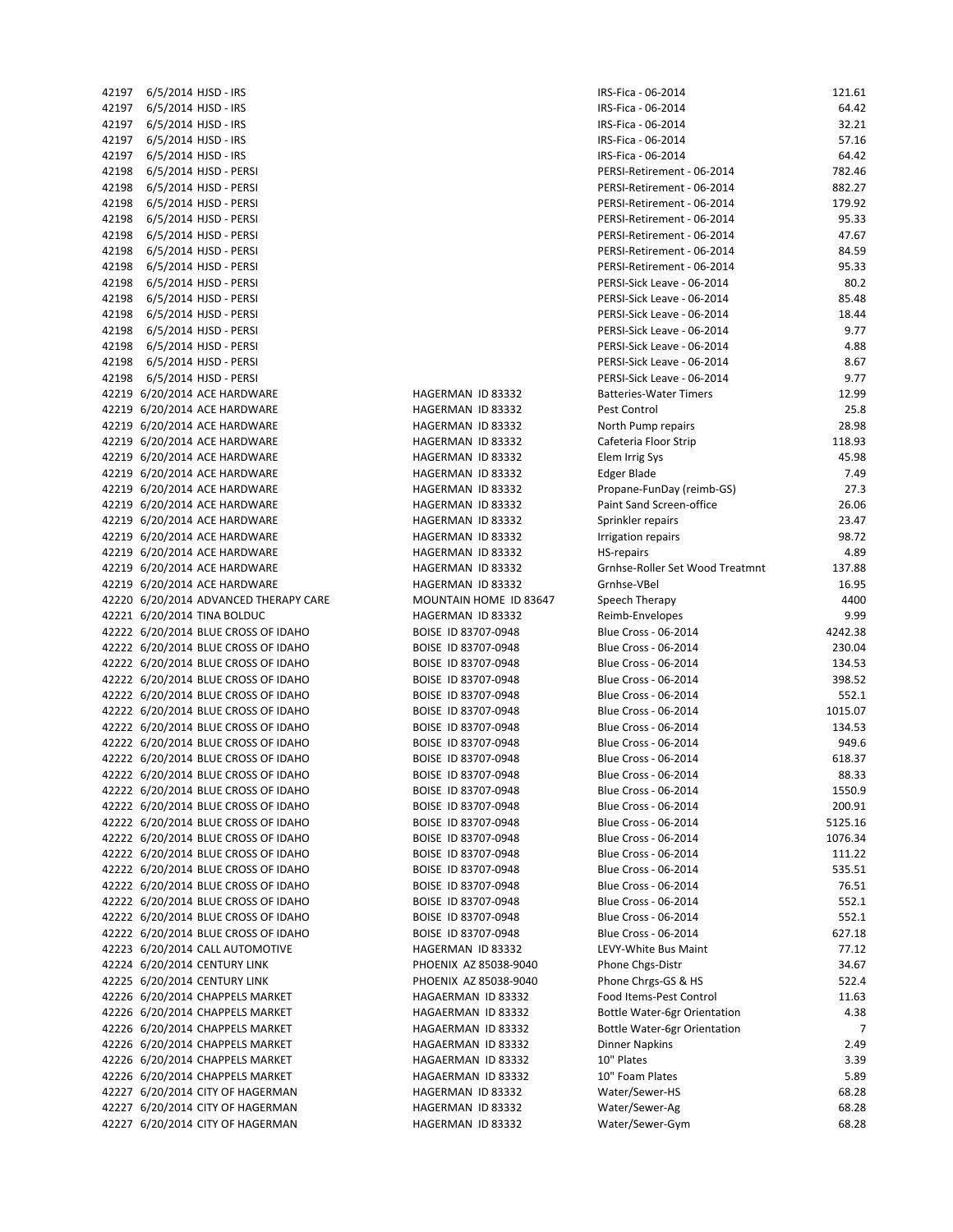| 42227 6/20/2014 CITY OF HAGERMAN             | HAGERMAN ID 83332          | Water/Sewer-GS                     | 81.47       |
|----------------------------------------------|----------------------------|------------------------------------|-------------|
| 42228 6/20/2014 LUANNE COATES                | HAGERMAN ID 83332          | First Aid/AED Training-HS          | 315         |
| 42229 6/20/2014 CONNIE VAN KLEECK OTR/L      | GOOINDG ID 83330           | <b>Occupational Therapy</b>        | 132.5       |
| 42230 6/20/2014 COSTCO CREDIT CARD HB        | CAROL STREAM IL 60197-5859 | Roses-HS Grad                      | 50.97       |
| 42230 6/20/2014 COSTCO CREDIT CARD HB        | CAROL STREAM IL 60197-5859 | Cups Forks-Alt Grad                | 19.98       |
| 42230 6/20/2014 COSTCO CREDIT CARD HB        | CAROL STREAM IL 60197-5859 | Cake-Alt Grad                      | 17.99       |
| 42231 6/20/2014 MATT COTTAM                  | HAGERMAN ID 83332          | Mlg-Various Track Meets            | 346.56      |
| 42232 6/20/2014 DANIEL KNAPP                 | <b>BLISS ID 83314</b>      | LEVY:Diesel-White Bus              | 98.9        |
| 42232 6/20/2014 DANIEL KNAPP                 | <b>BLISS ID 83314</b>      | LEVY:Diesel-White Bus              | 99          |
| 42232 6/20/2014 DANIEL KNAPP                 | <b>BLISS ID 83314</b>      | LEVY:Diesel-White Bus              | 16.42       |
| 42232 6/20/2014 DANIEL KNAPP                 | <b>BLISS ID 83314</b>      | LEVY-Diesel-Bus Lewiston           | 100         |
| 42232 6/20/2014 DANIEL KNAPP                 | <b>BLISS ID 83314</b>      | LEVY-Diesel-Bus Lewiston           | 90.06       |
| 42233 6/20/2014 DONNA CLARK                  | HAGERMAN ID 83332          | Mlg-Boise/Math Workshop            | 76          |
| 42234 6/20/2014 GREAT AMERICA FINANCIAL SVCS | DALLAS TX 75266-0831       | Xerox Copier Lease pmt             | 189.75      |
| 42234 6/20/2014 GREAT AMERICA FINANCIAL SVCS | DALLAS TX 75266-0831       | Xerox Copier Lease pmt             | 189.75      |
| 42235 6/20/2014 HAGERMAN CHAMBER OF COMMERCE | HAGERMAN ID 83332          | Luncheon-M.Leija B.Salas B.Sartain | 30          |
| 42236 6/20/2014 HAGERMAN FOOD SERVICE        | HAGERMAN ID 83332          | Meals-Bliss Sch/K.Leija reimb.     | 62          |
| 42236 6/20/2014 HAGERMAN FOOD SERVICE        | HAGERMAN ID 83332          | Meals-Bliss Sch/N.Rowley reimb.    | 57.6        |
| 42237 6/20/2014 HAGERMAN HOMETOWN MART       | <b>BLISS ID 83314</b>      | Fuel-Mower                         | 33.21       |
| 42237 6/20/2014 HAGERMAN HOMETOWN MART       | <b>BLISS ID 83314</b>      | Fuel-Mower                         | 59.46       |
| 42237 6/20/2014 HAGERMAN HOMETOWN MART       | <b>BLISS ID 83314</b>      | Fuel-Mower                         | 32.41       |
| 42238 6/20/2014 HAGERMAN VALLEY SPRING WATER | HAGERMAN ID 83332          | Water-Modulars                     | 93.5        |
| 42239 6/20/2014 HJSD - IRS                   |                            | IRS-Medicare - 06-2014             | 25.35       |
| 42239 6/20/2014 HJSD - IRS                   |                            |                                    | 15.81       |
|                                              |                            | IRS-Fica - 06-2014                 |             |
| 42239 6/20/2014 HJSD - IRS                   |                            | IRS-Medicare - 06-2014             | 15.45       |
| 42239 6/20/2014 HJSD - IRS                   |                            | IRS-Medicare - 06-2014             | 11.73       |
| 42239 6/20/2014 HJSD - IRS                   |                            | IRS-Medicare - 06-2014             | 62.8        |
| 42239 6/20/2014 HJSD - IRS                   |                            | IRS-Medicare - 06-2014             | 237.37      |
| 42239 6/20/2014 HJSD - IRS                   |                            | IRS-Medicare - 06-2014             | 292.62      |
| 42239 6/20/2014 HJSD - IRS                   |                            | IRS-Medicare - 06-2014             | 153.77      |
| 42239 6/20/2014 HJSD - IRS                   |                            | IRS-Fica - 06-2014                 | 327.12      |
| 42239 6/20/2014 HJSD - IRS                   |                            | IRS-Fica - 06-2014                 | 79.66       |
| 42239 6/20/2014 HJSD - IRS                   |                            | IRS-Fica - 06-2014                 | 326.21      |
| 42239 6/20/2014 HJSD - IRS                   |                            | IRS-Fica - 06-2014                 | $\mathbf 0$ |
| 42239 6/20/2014 HJSD - IRS                   |                            | IRS-Fica - 06-2014                 | 2377.86     |
| 42239 6/20/2014 HJSD - IRS                   |                            | IRS-Fica - 06-2014                 | 3033.68     |
| 42239 6/20/2014 HJSD - IRS                   |                            | IRS-Fica - 06-2014                 | 555.07      |
| 42239 6/20/2014 HJSD - IRS                   |                            | IRS-Fica - 06-2014                 | 335.67      |
| 42239 6/20/2014 HJSD - IRS                   |                            | IRS-Fica - 06-2014                 | 132.99      |
| 42239 6/20/2014 HJSD - IRS                   |                            | IRS-Fica - 06-2014                 | 24.42       |
| 42239 6/20/2014 HJSD - IRS                   |                            | IRS-Fica - 06-2014                 | 510         |
| 42239 6/20/2014 HJSD - IRS                   |                            | IRS-Fica - 06-2014                 | 605.69      |
| 42239 6/20/2014 HJSD - IRS                   |                            | IRS-Fica - 06-2014                 | 200.99      |
| 42239 6/20/2014 HJSD - IRS                   |                            | IRS-Fica - 06-2014                 | 203.86      |
| 42239 6/20/2014 HJSD - IRS                   |                            | IRS-Fica - 06-2014                 | 270.63      |
| 42239 6/20/2014 HJSD - IRS                   |                            | IRS-Fica - 06-2014                 | 30.39       |
| 42239 6/20/2014 HJSD - IRS                   |                            | IRS-Fica - 06-2014                 | 96.94       |
| 42240 6/20/2014 HJSD - PERSI                 |                            | PERSI-Sick Leave - 06-2014         | 77.33       |
| 42240 6/20/2014 HJSD - PERSI                 |                            | PERSI-Sick Leave - 06-2014         | 36          |
| 42240 6/20/2014 HJSD - PERSI                 |                            | PERSI-Sick Leave - 06-2014         | 14.5        |
| 42240 6/20/2014 HJSD - PERSI                 |                            | PERSI-Sick Leave - 06-2014         | 35.35       |
| 42240 6/20/2014 HJSD - PERSI                 |                            | PERSI-Sick Leave - 06-2014         | 31.12       |
| 42240 6/20/2014 HJSD - PERSI                 |                            | PERSI-Sick Leave - 06-2014         | 3.91        |
| 42240 6/20/2014 HJSD - PERSI                 |                            | PERSI-Sick Leave - 06-2014         | 36.19       |
| 42240 6/20/2014 HJSD - PERSI                 |                            | PERSI-Sick Leave - 06-2014         | 4.69        |
| 42240 6/20/2014 HJSD - PERSI                 |                            | PERSI-Sick Leave - 06-2014         | 119.3       |
| 42240 6/20/2014 HJSD - PERSI                 |                            | PERSI-Sick Leave - 06-2014         | 16.42       |
| 42240 6/20/2014 HJSD - PERSI                 |                            | PERSI-Retirement - 06-2014         | 3649.24     |
| 42240 6/20/2014 HJSD - PERSI                 |                            | PERSI-Retirement - 06-2014         | 4765.14     |
| 42240 6/20/2014 HJSD - PERSI                 |                            | PERSI-Retirement - 06-2014         | 959.43      |
| 42240 6/20/2014 HJSD - PERSI                 |                            | PERSI-Retirement - 06-2014         | 23.35       |
| 42240 6/20/2014 HJSD - PERSI                 |                            | PERSI-Retirement - 06-2014         | 23.35       |
| 42240 6/20/2014 HJSD - PERSI                 |                            | PERSI-Retirement - 06-2014         | 23.74       |
| 42240 6/20/2014 HJSD - PERSI                 |                            | PERSI-Sick Leave - 06-2014         | 2.39        |
| 42240 6/20/2014 HJSD - PERSI                 |                            | PERSI-Sick Leave - 06-2014         | 2.39        |
| 42240 6/20/2014 HJSD - PERSI                 |                            | PERSI-Sick Leave - 06-2014         | 2.43        |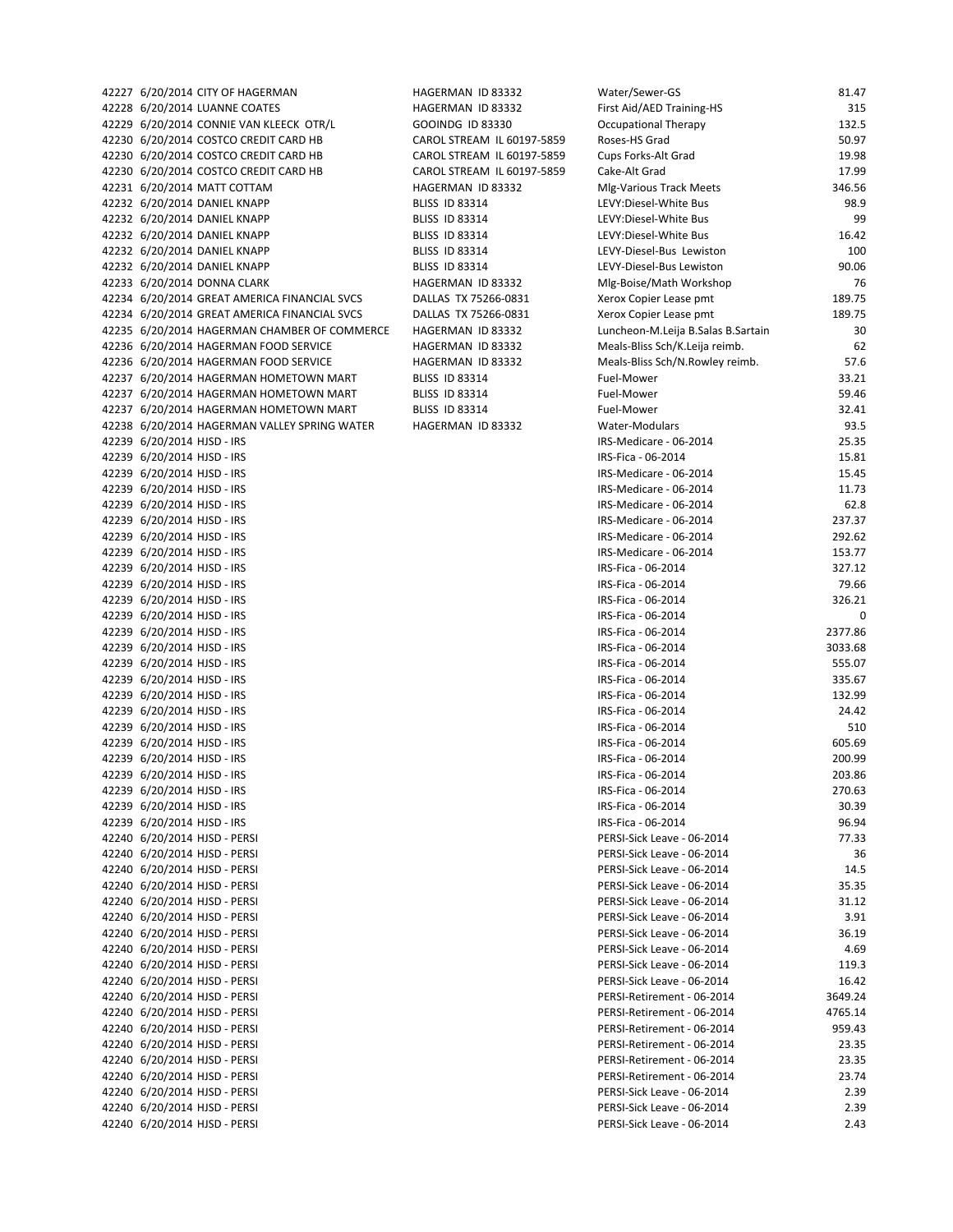42240 6/20/2014 HJSD - PERSI 42240 6/20/2014 HJSD - PERSI 42240 6/20/2014 HJSD - PERSI 42240 6/20/2014 HJSD - PERSI 42240 6/20/2014 HJSD - PERSI 42240 6/20/2014 HJSD - PERSI 42240 6/20/2014 HJSD - PERSI 42240 6/20/2014 HJSD - PERSI 42240 6/20/2014 HJSD - PERSI 42240 6/20/2014 HJSD - PERSI 42240 6/20/2014 HJSD - PERSI 42240 6/20/2014 HJSD - PERSI 42240 6/20/2014 HJSD - PERSI 42240 6/20/2014 HJSD - PERSI 42240 6/20/2014 HJSD - PERSI 42240 6/20/2014 HJSD - PERSI 42240 6/20/2014 HJSD - PERSI 42240 6/20/2014 HJSD - PERSI 42240 6/20/2014 HJSD - PERSI 42240 6/20/2014 HJSD - PERSI 42240 6/20/2014 HJSD - PERSI 42240 6/20/2014 HJSD - PERSI 42240 6/20/2014 HJSD - PERSI 42240 6/20/2014 HJSD - PERSI 42240 6/20/2014 HJSD - PERSI 42240 6/20/2014 HJSD - PERSI 42240 6/20/2014 HJSD - PERSI 42240 6/20/2014 HJSD - PERSI 42240 6/20/2014 HJSD - PERSI 42241 6/20/2014 IDAHO POWER COMPANY BOISE ID 83721-0030 42241 6/20/2014 IDAHO POWER COMPANY BOISE ID 83721-0030 42241 6/20/2014 IDAHO POWER COMPANY BOISE ID 83721-0030 42241 6/20/2014 IDAHO POWER COMPANY BOISE ID 83721-0030 42241 6/20/2014 IDAHO POWER COMPANY BOISE ID 83721-0030 42241 6/20/2014 IDAHO POWER COMPANY BOISE ID 83721-0030 42242 6/20/2014 ID SCHOOL BOARD ASSN INC ISBA BOISE ID 83707-4797 42243 6/20/2014 MARK KRESS HAGERMAN ID 83332 42244 6/20/2014 STORMI McCARTHY **HAGERMAN ID 83332** 42245 6/20/2014 MEDICAID DIVISON OF BOISE ID 83720-0036 42246 6/20/2014 PAPA KELSEYS WENDELL ID 83355 42247 6/20/2014 QUEST CPAs P.C. PAYETTE ID 83661 42248 6/20/2014 SALES TAX COMMISSION BOISE ID 83707-0076 42248 6/20/2014 SALES TAX COMMISSION BOISE ID 83707-0076 42249 6/20/2014 STANDARD INSURANCE CO. PORTLAND OR 97228-6367 42249 6/20/2014 STANDARD INSURANCE CO. PORTLAND OR 97228-6367 42249 6/20/2014 STANDARD INSURANCE CO. PORTLAND OR 97228-6367 42249 6/20/2014 STANDARD INSURANCE CO. PORTLAND OR 97228-6367 42249 6/20/2014 STANDARD INSURANCE CO. PORTLAND OR 97228-6367 42249 6/20/2014 STANDARD INSURANCE CO. PORTLAND OR 97228-6367 42249 6/20/2014 STANDARD INSURANCE CO. PORTLAND OR 97228-6367 42249 6/20/2014 STANDARD INSURANCE CO. PORTLAND OR 97228-6367 42249 6/20/2014 STANDARD INSURANCE CO. PORTLAND OR 97228-6367 42249 6/20/2014 STANDARD INSURANCE CO. PORTLAND OR 97228-6367 42249 6/20/2014 STANDARD INSURANCE CO. PORTLAND OR 97228-6367 42249 6/20/2014 STANDARD INSURANCE CO. PORTLAND OR 97228-6367 42249 6/20/2014 STANDARD INSURANCE CO. PORTLAND OR 97228-6367 42249 6/20/2014 STANDARD INSURANCE CO. PORTLAND OR 97228-6367 42249 6/20/2014 STANDARD INSURANCE CO. PORTLAND OR 97228-6367 42249 6/20/2014 STANDARD INSURANCE CO. PORTLAND OR 97228-6367 42249 6/20/2014 STANDARD INSURANCE CO. PORTLAND OR 97228-6367 42249 6/20/2014 STANDARD INSURANCE CO. PORTLAND OR 97228-6367 42249 6/20/2014 STANDARD INSURANCE CO. PORTLAND OR 97228-6367 42249 6/20/2014 STANDARD INSURANCE CO. PORTLAND OR 97228-6367 42249 6/20/2014 STANDARD INSURANCE CO. PORTLAND OR 97228-6367 42250 6/20/2014 SHARLENE TAYLOR **HAGERMAN ID 83332** 42251 6/20/2014 TIMES NEWS CINCINNATI OH 45274-2548

| PERSI-Retirement - 06-2014      | 229.79  |
|---------------------------------|---------|
| PERSI-Retirement - 06-2014      |         |
|                                 | 94.33   |
| PERSI-Sick Leave - 06-2014      | 9.67    |
| PERSI-Retirement - 06-2014      | 37.72   |
| PERSI-Retirement - 06-2014      | 405.3   |
| PERSI-Sick Leave - 06-2014      | 41.53   |
| PERSI-Retirement - 06-2014      | 491.36  |
| PERSI-Retirement - 06-2014      | 409.97  |
| PERSI-Sick Leave - 06-2014      | 42.01   |
| PERSI-Retirement - 06-2014      | 754.67  |
| PERSI-Retirement - 06-2014      | 195.83  |
| PERSI-Sick Leave - 06-2014      | 20.07   |
| PERSI-Retirement - 06-2014      | 351.36  |
|                                 |         |
| PERSI-Retirement - 06-2014      | 141.5   |
| PERSI-Retirement - 06-2014      | 345.04  |
| PERSI-Retirement - 06-2014      | 303.61  |
| PERSI-Retirement - 06-2014      | 38.18   |
| PERSI-Retirement - 06-2014      | 353.21  |
| PERSI-Retirement - 06-2014      | 45.79   |
| PERSI-Retirement - 06-2014      | 1164.28 |
| PERSI-Retirement - 06-2014      | 160.27  |
| PERSI-Retirement - 06-2014      | 510.41  |
| PERSI-Sick Leave - 06-2014      | 373.95  |
| PERSI-Sick Leave - 06-2014      | 444.67  |
| PERSI-Sick Leave - 06-2014      | 98.31   |
| PERSI-Sick Leave - 06-2014      | 52.32   |
| PERSI-Sick Leave - 06-2014      |         |
|                                 | 23.54   |
| PERSI-Sick Leave - 06-2014      | 3.86    |
| PERSI-Sick Leave - 06-2014      | 50.35   |
| Power-Gym                       | 306.47  |
| Power-HS                        | 1430.44 |
| Power-Lites                     | 63.9    |
| Power-Ag                        | 423.49  |
| Power-GS                        | 1506.3  |
| Power-Pumps                     | 230.77  |
| Policy Update Service           | 495     |
| Mlg-St Track Middleton          | 120.84  |
| Mlg-Boise/Math Workshop         | 76      |
| <b>School Base Medicaid</b>     | 4938.96 |
| Luncheon-Retirement             | 24.16   |
| 2014 School Audit               | 1400    |
|                                 |         |
| HS Sales Tax-May14              | 1293.84 |
| HL Sales Tax-May14              | 27.35   |
| Standard-Life - 06-2014         | 13.36   |
| Standard-Life - 06-2014         | 1.03    |
| Standard-Life - 06-2014         | 0.55    |
| Standard-Life - 06-2014         | 46.69   |
| Standard-Life - 06-2014         | 3.87    |
| Standard-Life - 06-2014         | 3.66    |
| Standard-Life - 06-2014         | 0.97    |
| Standard-Life - 06-2014         | 2.89    |
| Standard-Life - 06-2014         | 4       |
| Standard-Life - 06-2014         | 3.66    |
| Standard-Life - 06-2014         |         |
|                                 | 1.21    |
| Standard-Life - 06-2014         | 4.48    |
| Standard-Life - 06-2014         | 0.64    |
| Standard-Life - 06-2014         | 11.8    |
| Standard-Life - 06-2014         | 48.98   |
| Standard-Life - 06-2014         | 11.33   |
| Standard-Life - 06-2014         | 4.55    |
| Standard-Life - 06-2014         | 8       |
| Standard-Life - 06-2014         | 4       |
| Standard-Life - 06-2014         | 1.45    |
| Standard-Life - 06-2014         | 6.88    |
| Reimb-Van for Cheer Competition | 100     |
| Adv-Music PT Custodian          | 156.25  |
|                                 |         |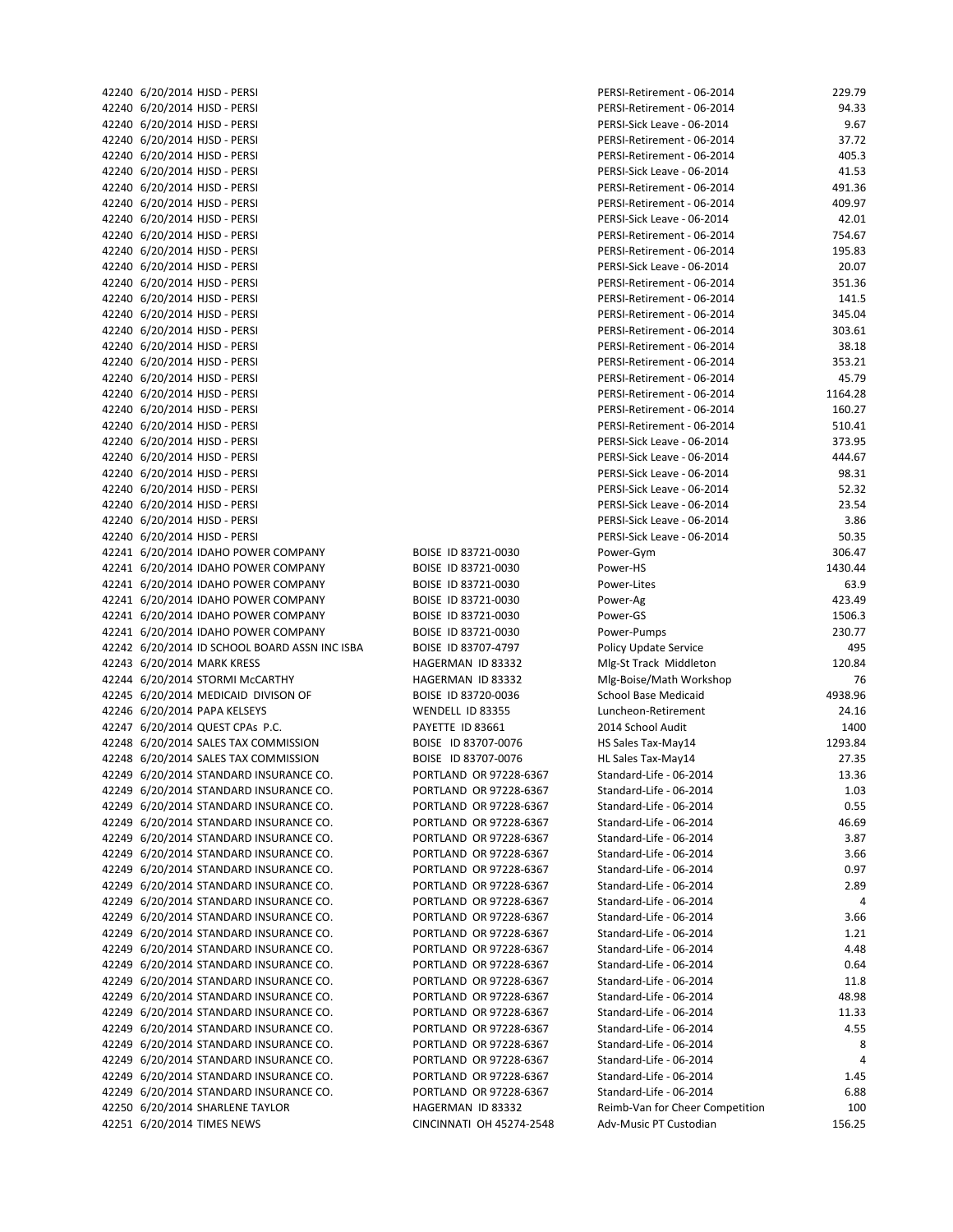42251 6/20/2014 TIMES NEWS CINCINNATI OH 45274-2548 Legal-13/14 Budget 167.3 42252 6/20/2014 UNIVERSITY OF IDAHO MOSCOW ID 83844‐4250 LEVY‐State VoAg Cnf‐registration‐s 200 42252 6/20/2014 UNIVERSITY OF IDAHO MOSCOW ID 83844-4250 LEVY-Late Fee Registration 50 42253 6/20/2014 US BANKCORP CARD SVCS INC FARGO ND 58125-6343 PTE-BPA Sum Cnf-L.Priebe 90 42253 6/20/2014 US BANKCORP CARD SVCS INC FARGO ND 58125-6343 Maroon Honor Cords-Grad 72 42253 6/20/2014 US BANKCORP CARD SVCS INC FARGO ND 58125-6343 Scentsy Warmers-Tchr Appr 176.55 42253 6/20/2014 US BANKCORP CARD SVCS INC FARGO ND 58125‐6343 LEVY‐Geometry Txtbk‐Olsen 23.99 42253 6/20/2014 US BANKCORP CARD SVCS INC FARGO ND 58125‐6343 LEVY‐Geometry Txtbk‐Olsen 103.98 42253 6/20/2014 US BANKCORP CARD SVCS INC FARGO ND 58125-6343 LEVY-Algebra 2 Txtbk-Olsen 46.69 42253 6/20/2014 US BANKCORP CARD SVCS INC FARGO ND 58125-6343 Applebees-gift cert/Ty Jones 50 42254 6/20/2014 VALLEY COOP WENDELL ID 83355 LPGas-HS 500.0g 854 42254 6/20/2014 VALLEY COOP WENDELL ID 83355 LPGas‐Ag 525.0g 896.5 42255 6/20/2014 VERIZON WIRELESS BELLEVUE WA 98009 Cell Phone‐Jackson 26.43 42255 6/20/2014 VERIZON WIRELESS BELLEVUE WA 98009 Cell Phone‐Jones 52.55 42255 6/20/2014 VERIZON WIRELESS BELLEVUE WA 98009 Cell Phone‐Cottam 52.55 42255 6/20/2014 VERIZON WIRELESS BELLEVUE WA 98009 Cell Phone‐Donaldson 52.55 42255 6/20/2014 VERIZON WIRELESS BELLEVUE WA 98009 Cell Phone‐Knapp 52.55 42255 6/20/2014 VERIZON WIRELESS BELLEVUE WA 98009 Cell Phone‐Cato 52.55 42255 6/20/2014 VERIZON WIRELESS BELLEVUE WA 98009 Cell Phone-Perkins 52.55 42255 6/20/2014 VERIZON WIRELESS BELLEVUE WA 98009 Cell Phone-Kress 52.55 42256 6/20/2014 CABLE ONE INTERNET TWIN FALLS ID 83301 Internet Connectivity 110.92 42257 6/20/2014 TY JONES 36.48 Jerome ID 83338 Mlg-DrEd (car) 36.48 42257 6/20/2014 TY JONES 42.56 Jerome ID 83338 Mlg-State Cheer Comp 42.56 42257 6/20/2014 TY JONES SOLUTE: 198338 Gift Cert-A.Brown (Chappels) 50 42257 6/20/2014 TY JONES Jerome ID 83338 Mlg-Supt/Prin Mtgs-TF/Filer 133 42258 6/20/2014 WALMART COMMUNITY ATLANTA GA 30353‐0934 LEVY‐Brkfst Items‐Volunteer Apprec 107.02 42258 6/20/2014 WALMART COMMUNITY ATLANTA GA 30353-0934 Cards-leaving Cards 12.48 42258 6/20/2014 WALMART COMMUNITY ATLANTA GA 30353-0934 LEVY-Combo Ink Pack-printer 73.97 42259 6/25/2014 US POSTMASTER HAGERMAN ID 83332 Postage‐Test Results 37.73 Check# Date Name GrossPay City State drct‐dpst 6/20/2014 ARRIAGA LYNN 2703.33 HAGERMAN 2703.33 HAGERMAN ID drct‐dpst 6/20/2014 BEUTLER ANGELA E 2567.89 HAGERMAN 2567.89 HAGERMAN drct‐dpst 6/20/2014 BLAKE GILBERT D **100 CONTROL 100 CONTROL 100 CONTROL** 616.88 HAGERMAN ID drct‐dpst 6/20/2014 BOBANGO JASON M 619.5 TWIN FALLS 619.5 TWIN FALLS drct‐dpst 6/20/2014 BOLDUC CHRISTINA J 1970.64 HAGERMAN 1970.64 HAGERMAN drct‐dpst 6/20/2014 BRILES MARY C **And The Contract Contract Contract Contract Contract Contract Contract Contract Contract Contract Contract Contract Contract Contract Contract Contract Contract Contract Contract Contract** drct‐dpst 6/20/2014 BROWN AMY A **ID** drct‐dpst 6/20/2014 CATO KEVIN M 3817.25 HAGERMAN 3817.25 HAGERMAN drct‐dpst 6/20/2014 CHAPMAN TERESA L 913.5 HAGERMAN 913.5 HAGERMAN drct‐dpst 6/20/2014 CLARK DONNA K ID drct‐dpst 6/20/2014 CLARK ERIN D 579 HAGERMAN 579 HAGERMAN ID drct‐dpst 6/20/2014 CORBRIDGE ARLYNDA R 728.01 HAGERMAN 728.01 HAGERMAN drct‐dpst 6/20/2014 COTTAM MATTHEW S 6013.49 HAGERMAN 6013.49 HAGERMAN drct‐dpst 6/20/2014 DAARUD SHERMA 1D drct‐dpst 6/20/2014 DANNER COURTNEY J<br>
ID drct‐dpst 6/20/2014 DAVIS ELAINE 1DN 1000 HAGERMAN 1000 HAGERMAN ID drct‐dpst 6/20/2014 DEVENA VICKI L 55 BLISS 55 BLISS 55 BLISS 55 BLISS 55 BLISS 55 BLISS 55 BLISS 55 BLISS 55 BLI drct‐dpst 6/20/2014 DONALDSON BENJAMIN D 2610 GOODING 2610 GOODING ID drct‐dpst 6/20/2014 EASTERDAY TROY W 3535.91 JEROME 3535.91 JEROME drct‐dpst 6/20/2014 EATON DENISE S 696 HAGERMAN 696 HAGERMAN ID drct‐dpst 6/20/2014 FUNKHOUSER LONNIE ID And the control of the 2944.64 HAGERMAN ID And the control of the control of the control of the control of the control of the control of the control of the control of the control of drct‐dpst 6/20/2014 GOSSI NANCY K 1642.39 HAGERMAN ID drct‐dpst 6/20/2014 HAUSER HENRY J 3761.83 HAGERMAN ID drct‐dpst 6/20/2014 HIGLEY MELISSA J 55 HAGERMAN 555 HAGERMAN drct‐dpst 6/20/2014 HOFFMANN KAREN B 1367.43 HAGERMAN 1367.43 HAGERMAN drct‐dpst 6/20/2014 HOFFMANN RAY L 4648.8 HAGERMAN 4948.8 HAGERMAN ID drct‐dpst 6/20/2014 HOOP JENNY M 532.76 WENDELL 5532.76 WENDELL 56% and the state of the state of the state of the state of the state of the state of the state of the state of the state of the state of the state of the sta drct‐dpst 6/20/2014 IVERSEN MARGARET L 711.86 HAGERMAN 711.86 HAGERMAN ID drct‐dpst 6/20/2014 JACKSON CRAIG L 1806.16 HAGERMAN ID drct‐dpst 6/20/2014 JAYO KARRIE 3462.08 HAGERMAN ID drct‐dpst 6/20/2014 JONES TY 6666.66 JEROME ID drct‐dpst 6/20/2014 KNAPP DANIEL L 3968.08 HAGERMAN 3968.08 HAGERMAN drct‐dpst 6/20/2014 KRESS MARK S BOOK ID A GERMAN ARE SAN HOT A GERMAN ID A GERMAN ID A GERMAN ID drct‐dpst 6/20/2014 LEE REBECCA L 3679.75 FAIRFIELD ID drct‐dpst 6/20/2014 LEIJA HERMELINDA 3471.25 BLISS ID drct‐dpst 6/20/2014 LEWIS CRYSTAL R 1726 HAGERMAN ID